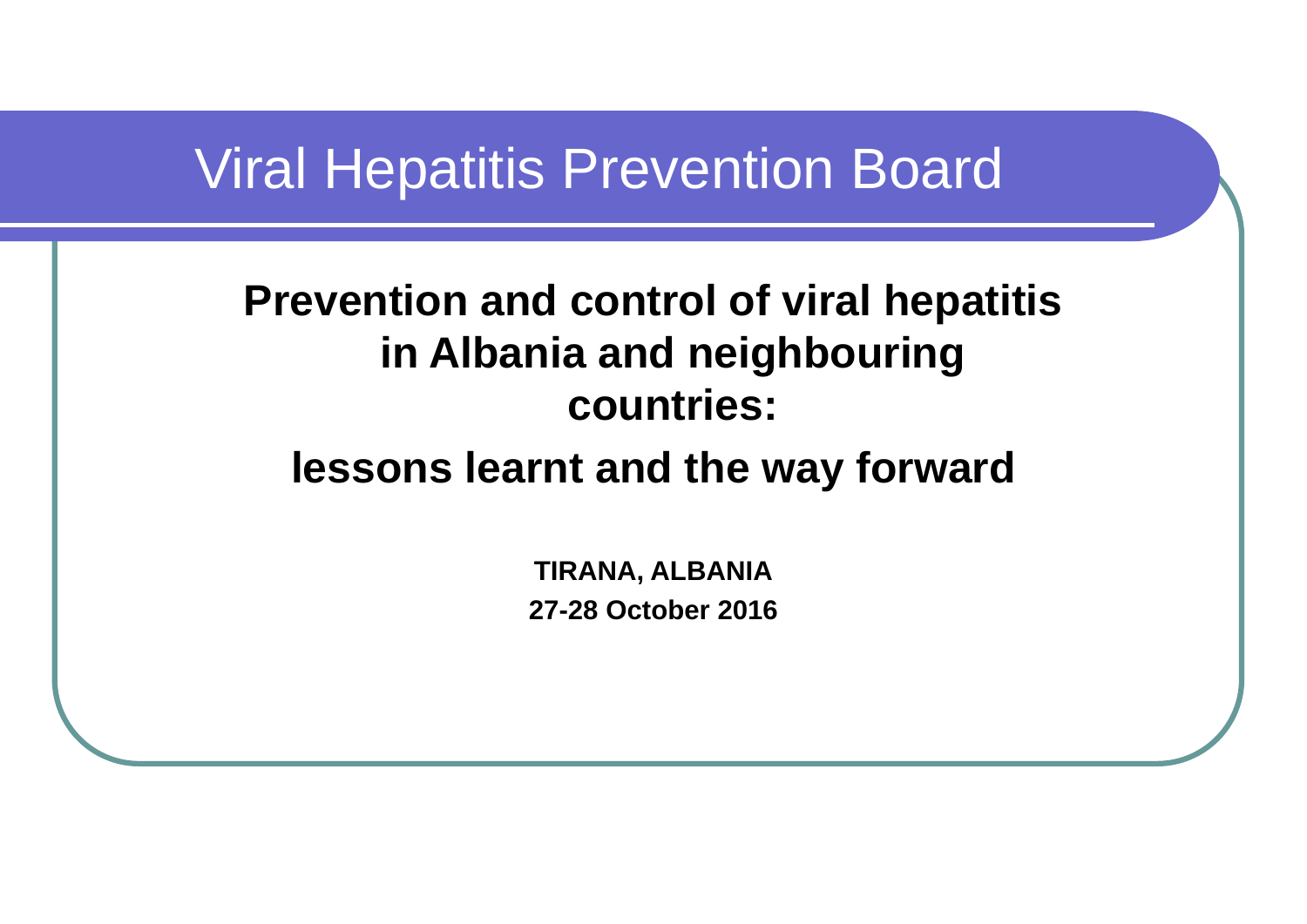## **Objectives**

- •To provide an overview of the health care system in Albania
- •to review the epidemiological situation in the country
- • to examine the current prevention and control measures, the progress made, and the possible implementation of new strategies, measures and monitoring systems
- to discuss the development and implementation of a national viral hepatitis plan and the possible implications for neighbouring Balkan countries
- to determine steps needed to achieve the goal of eliminating viral hepatitis set by the WHO Regional Office for Europe
- • to identify success factors and issues and barriers to progress as well as necessary next steps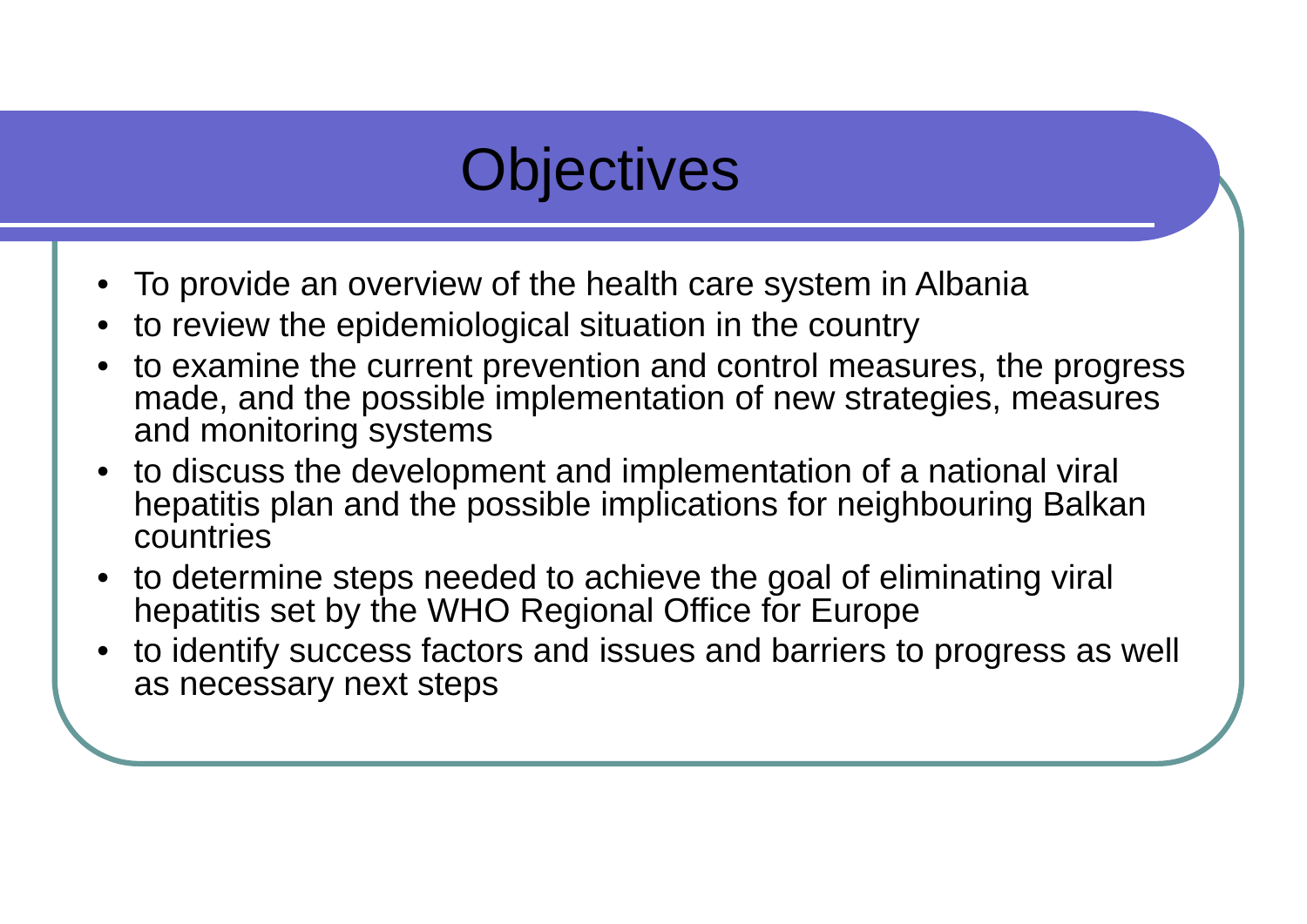### **Context**

- •In the European Region an estimated 150,000 viral hepatitis-related deaths/year
- • At last viral hepatitis high on public health agendas – included in Sustainable Development Goal 3 (which includes "combating viral hepatitis")
- • Commitment to universal health coverage and equitable access in 2030 Agenda for Sustainable Development
- • WHO global strategy on viral hepatitis adopted (2016), urging Member States to draft, adapt and align national strategic and action plans; WHO Regional Committee for Europe adopted action plan to eliminate viral hepatitis in the Region by 2030, including milestones for 2018 and essential targets for 2020 (September 2016)
- •European Union's programmes and actions
- •Numerous summits and meetings devoted to viral hepatitis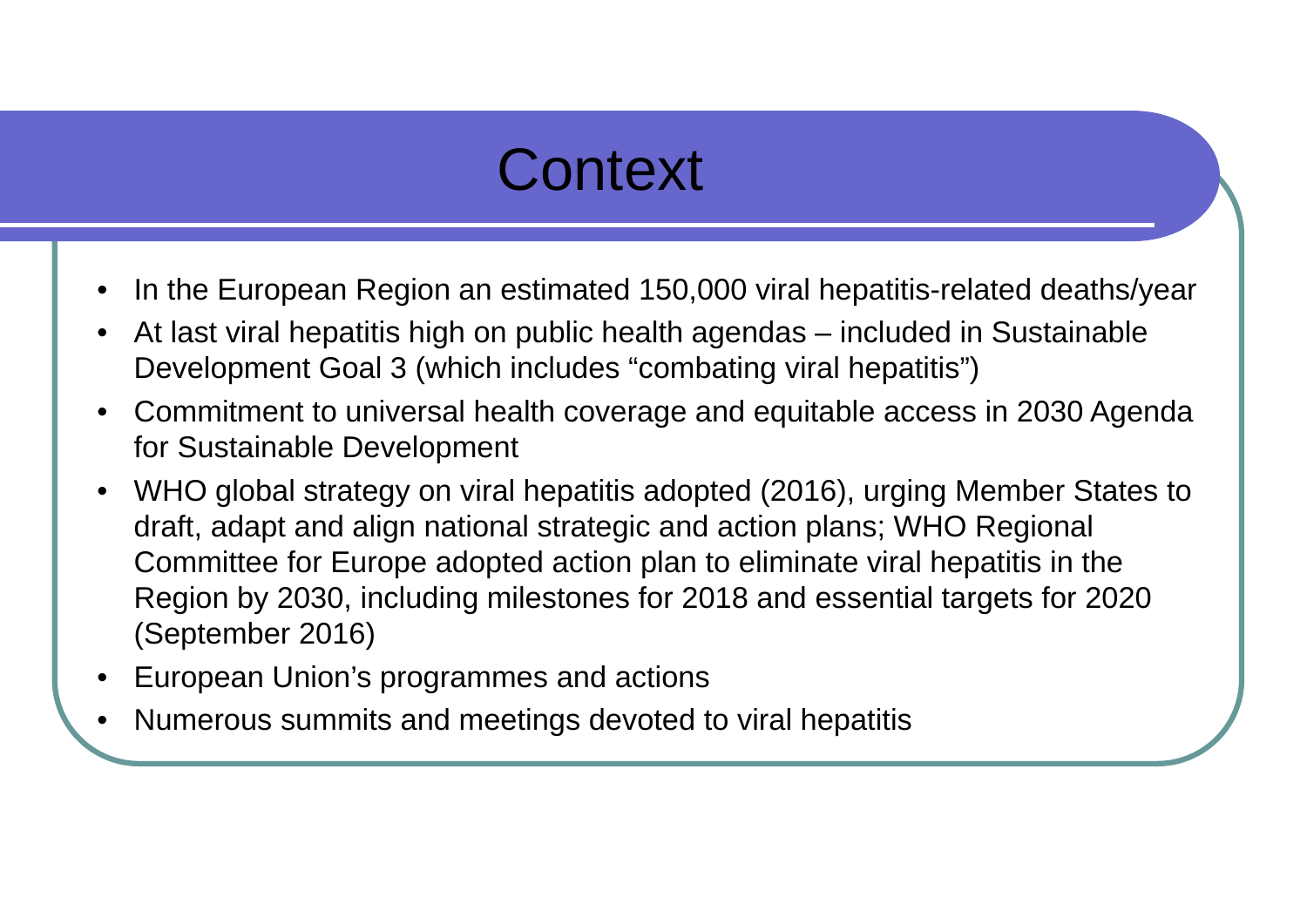## Context (continued)

• Publication of various guidelines on a range of related topics – screening, surveillance, treatment; including (27 October 2016) of WHO's global report on treatment access to hepatitis C medicines



• Willingness of WHO to provide support in areas such as strategic planning and choice and application of case definitions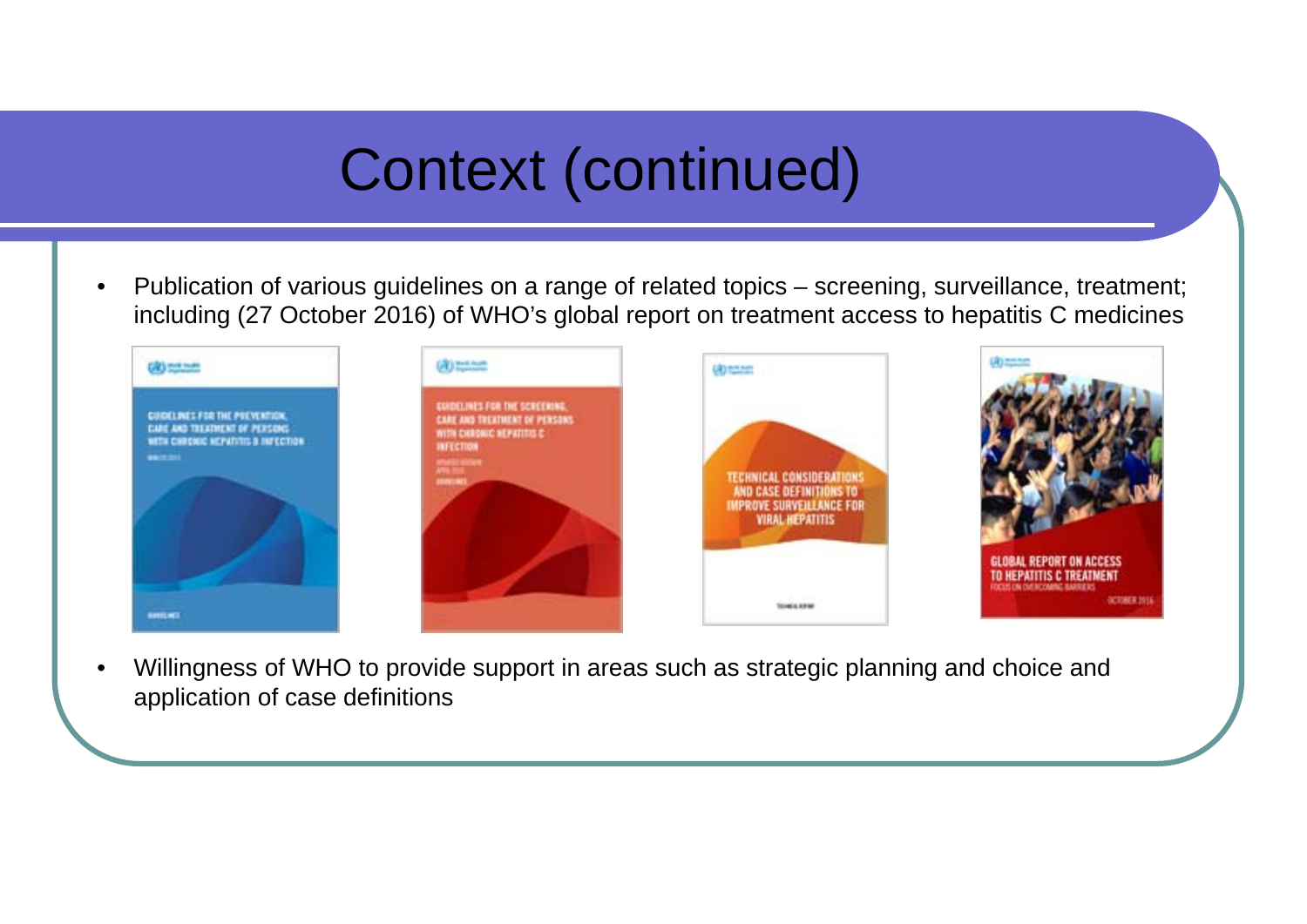### Albanian national situation

- • Progress towards the end of "a dark journey"; good momentum towards prevention and control of viral hepatitis, but still a way to go…
- • Viral hepatitis is a public health priority; political support, active health ministry, enthusiastic and committed public health experts
- $\bullet$  Legislative framework exists and political climate permits introduction of new laws (e.g. March 2016 law covering inter alia case definitions and reporting system)
- •Funding through payroll taxation

•

- • Introduction of new direct acting antivirals with policies for reimbursement of treatment costs
- •Acceptance and engagement of civil society
- $\bullet$  Existence of opportunities – learning from previous lessons, best practices, potential for cooperation with neighbouring countries
	- Successes (e.g. hepatitis B vaccination), but a long list of "lack of" and weaknesses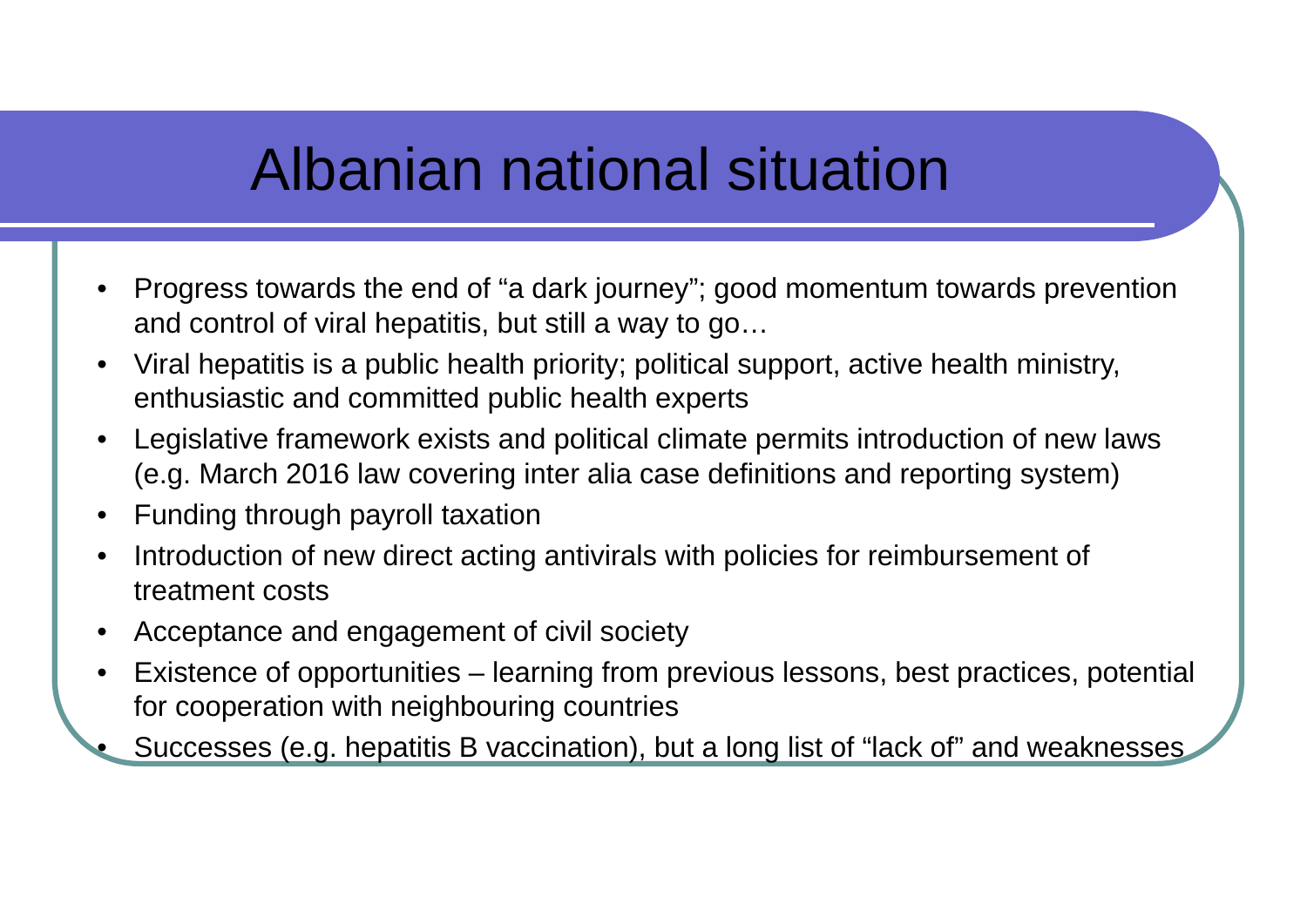## Epidemiology

- • Two-fold surveillance system (disease- and syndrome-based) in place and working well, with weekly and monthly reporting
- • Transition from paper-based to web-based system for reporting of hepatitis B vaccination in progress in Albania and being extended to whole country
- •Epidemiological situation dissimilar to that in neighbouring countries
- •Country experiencing an epidemiological transition, in particular for hepatitis A
- • All hepatitis viruses present; caveat about incidence and prevalence rates because of doubts about the quality of the data
- • Hepatitis A: pool of susceptible subjects increases with improved socioeconomic conditions and outbreaks continue to occur – an example of a country in epidemiological transition - due to contaminated drinking water and poor sanitation systems (which will take several years to improve); incidence rate of about 3.5/100,000 in 2015; more cases in rural than urban areas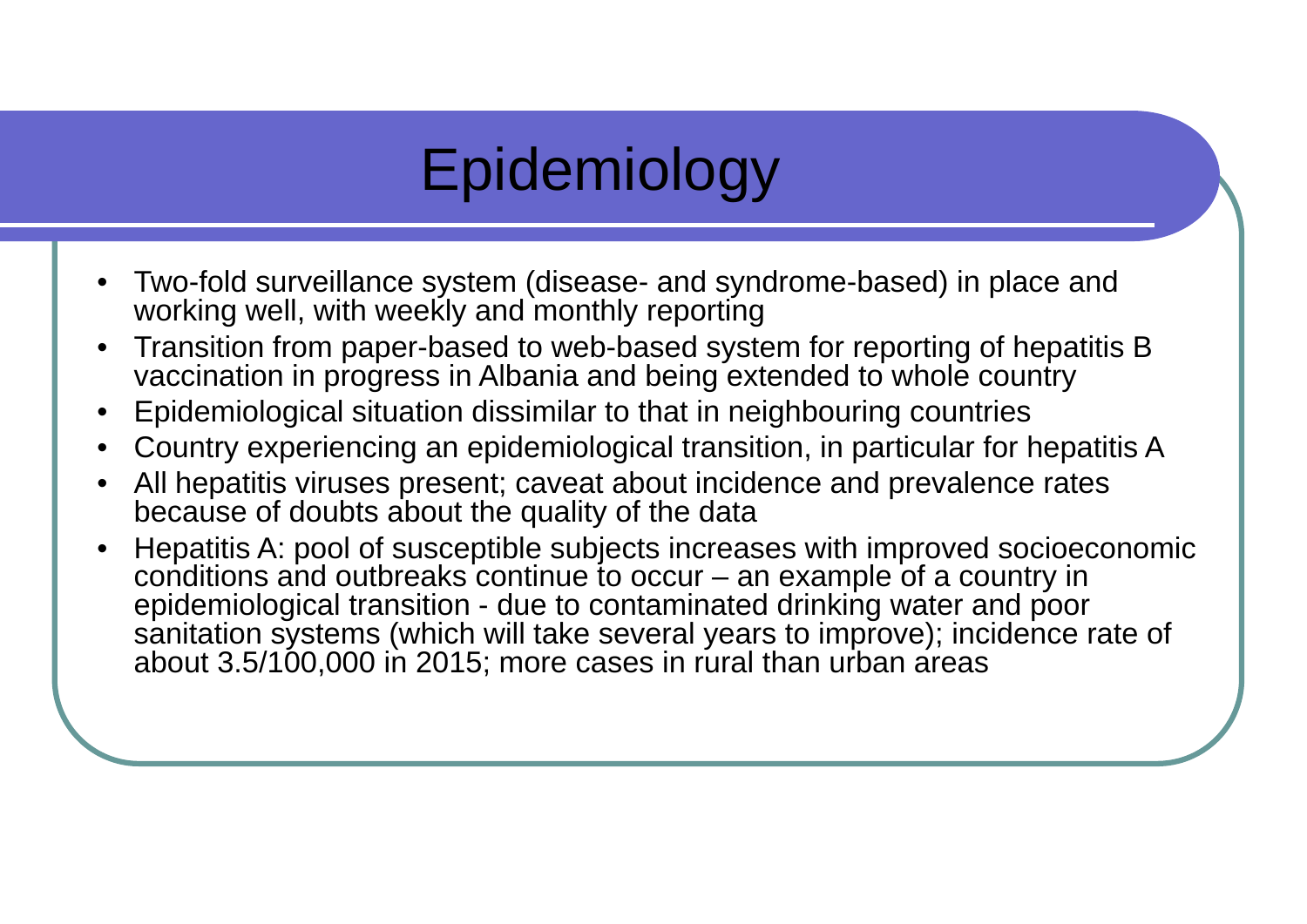# Epidemiology (continued)

- • Hepatitis B: still high prevalence rate:
	- 2015 data indicate a HBsAg prevalence of between 7% and 9%
	- –a significant decrease from a decade before
	- chronic hepatitis B similarly declining
- •HBV transmission linked to (para)medical procedures
- •Collaborative studies (HEPAGA) continuing
- •Genotype D2 predominates, but GT D3 which is also circulating is associated with fulminant disease
- •Reactivation of hepatitis B in co-infections is an issue for prevention and treatment
- •Hepatitis C:
	- prevalence is low in the general population (about 0.5-1.5%), but higher in some risk groups (e.g. PWIDs although the rates are not as high generally as in other countries)
	- genotype 1b predominates in multi-transfused subjects although GT3 is common in PWIDs
- • Rising trend of HIV infection is associated with increased incidence of co-infections with HBV and/or HCV. For HIV-positive patients co-infected with HCV difficulties in access to treatment for HCV (not direct and involving the health insurance funds), whereas they have direct access to treatment for HIV.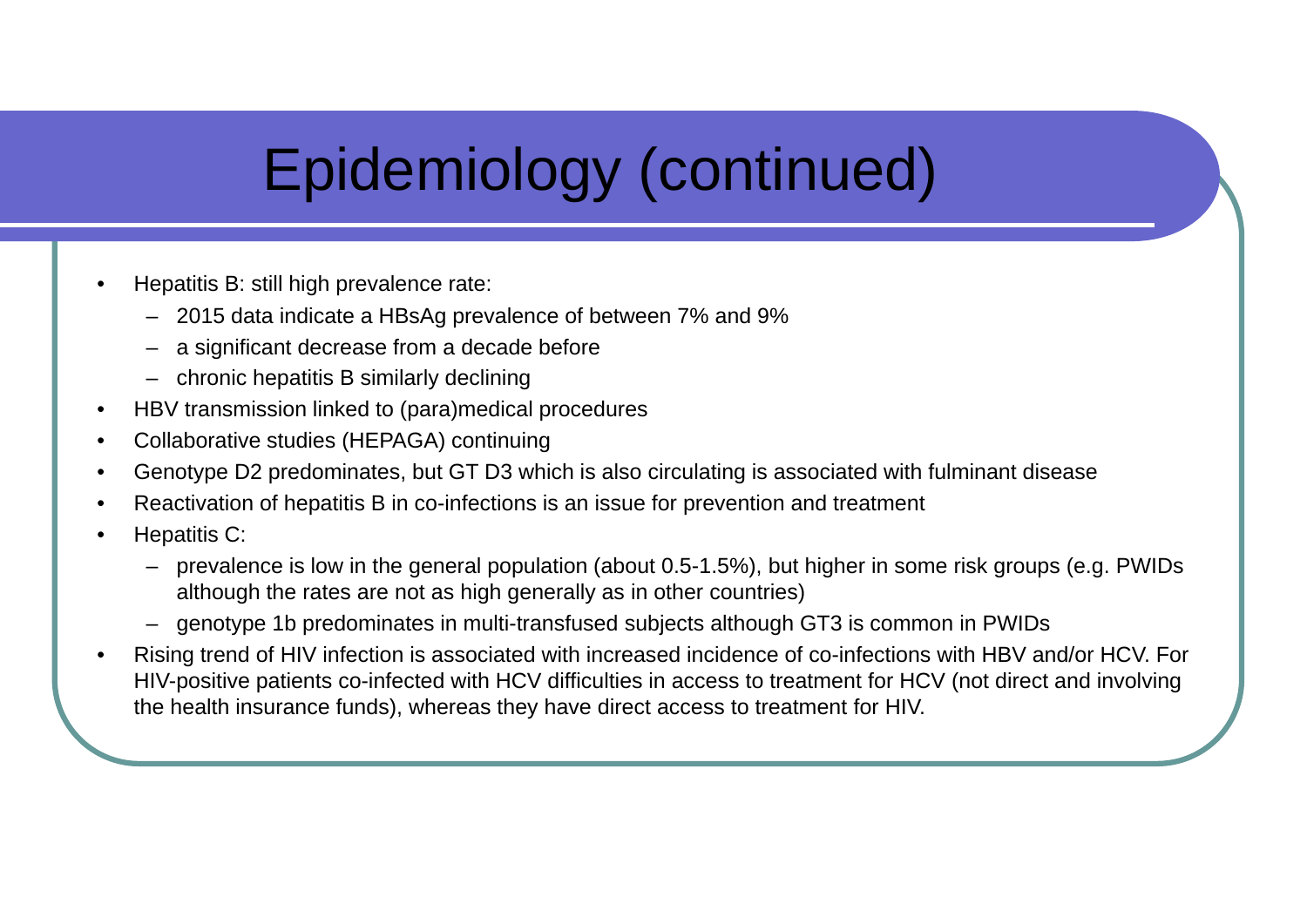# Epidemiology (continued)

- $\bullet$  Data presented for Kosovo, Serbia and Macedonia (although results are based on a limited number of studies)
- • Hepatitis A: in Kosovo, transmission pattern associated with poor sanitary conditions and in Macedonia periodic outbreaks reported in the past six years
- • Hepatitis B: in Kosovo (2-3% prevalence), transmission linked with contaminated blood and medical procedures; in Macedonia (prevalence about 1%) was reported; in Serbia, generally low rates (estimated at <1% with not much higher rates in risk groups (PWID, MSM and haemodialysis patients) but limited number of studies)
- • Hepatitis C: in Kosovo and Macedonia, low rates in general population (<0.7%) but higher rates (27-38% and about 80%, respectively) in PWIDs; in Serbia, rates of chronic disease increasing steadily
- •Viral hepatitis-related HCC recognized as a problem in Serbia and Macedonia
- $\bullet$  DAAs have been introduced (in a small number of patients, in private sector) in Kosovo and Macedonia
- •Macedonia has a national plan and Serbia has a draft national strategy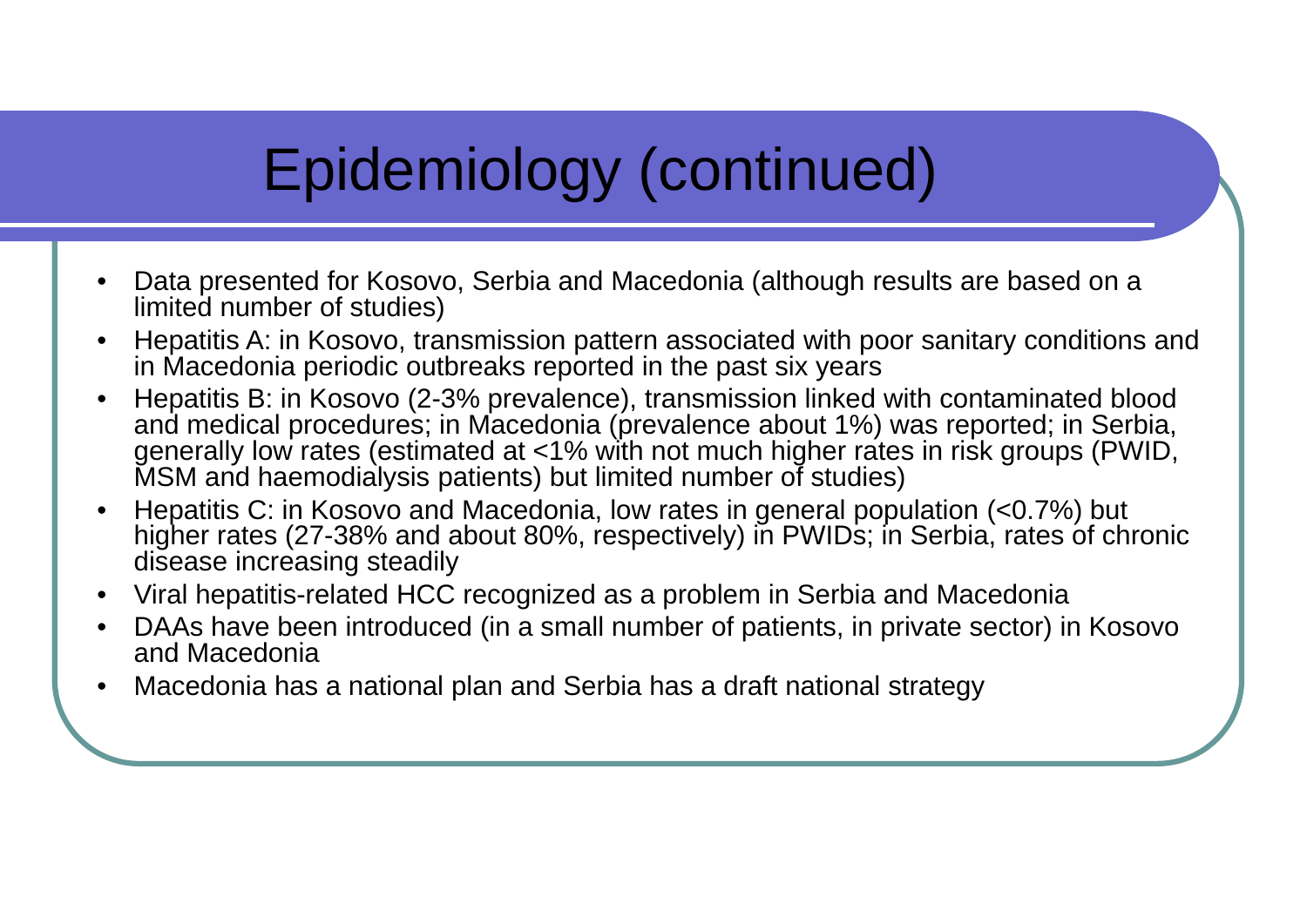### Issues and challenges

- • Sustainable funding – in all sectors, from education and awareness raising to prevention (including vaccination and harm reduction measures), serological surveys, surveillance, reporting systems, diagnostics, care and treatment
- •Reporting systems paper-based and forms are outdated
- • Data quality: need to know burden of disease: without sound data, no forecasts, investment cases, planning or funding; data need to be in compatible formats for comparisons
- •Services are centralized; need to take services to clients (e.g. of mobile service van)
- • Issues of how to access and win confidence of hard-to-reach groups (e.g. health visitors for Roma populations) – problems of the uninsured, people in precarious social position, and the effects of stigma and discrimination; new ways are needed to overcome stigma
- •Access to care for such populations (in practice only an estimated 10-15% of PWIDs in Albania attend clinics)
- • Uncertainties remain about how to raise awareness (even date of World Hepatitis Day is problematic), increase knowledge, counter anti-vaccine lobbies and persuade politicians about the value of investments in prevention and control of viral hepatitis (from improvements in water and sanitation to prevention, especially measures for groups to whom the general public may be unsympathetic (e.g. PWIDs, MSM, CSWs, prisoners and migrants)
- •Opportunities for vaccinating at-risk groups against hepatitis B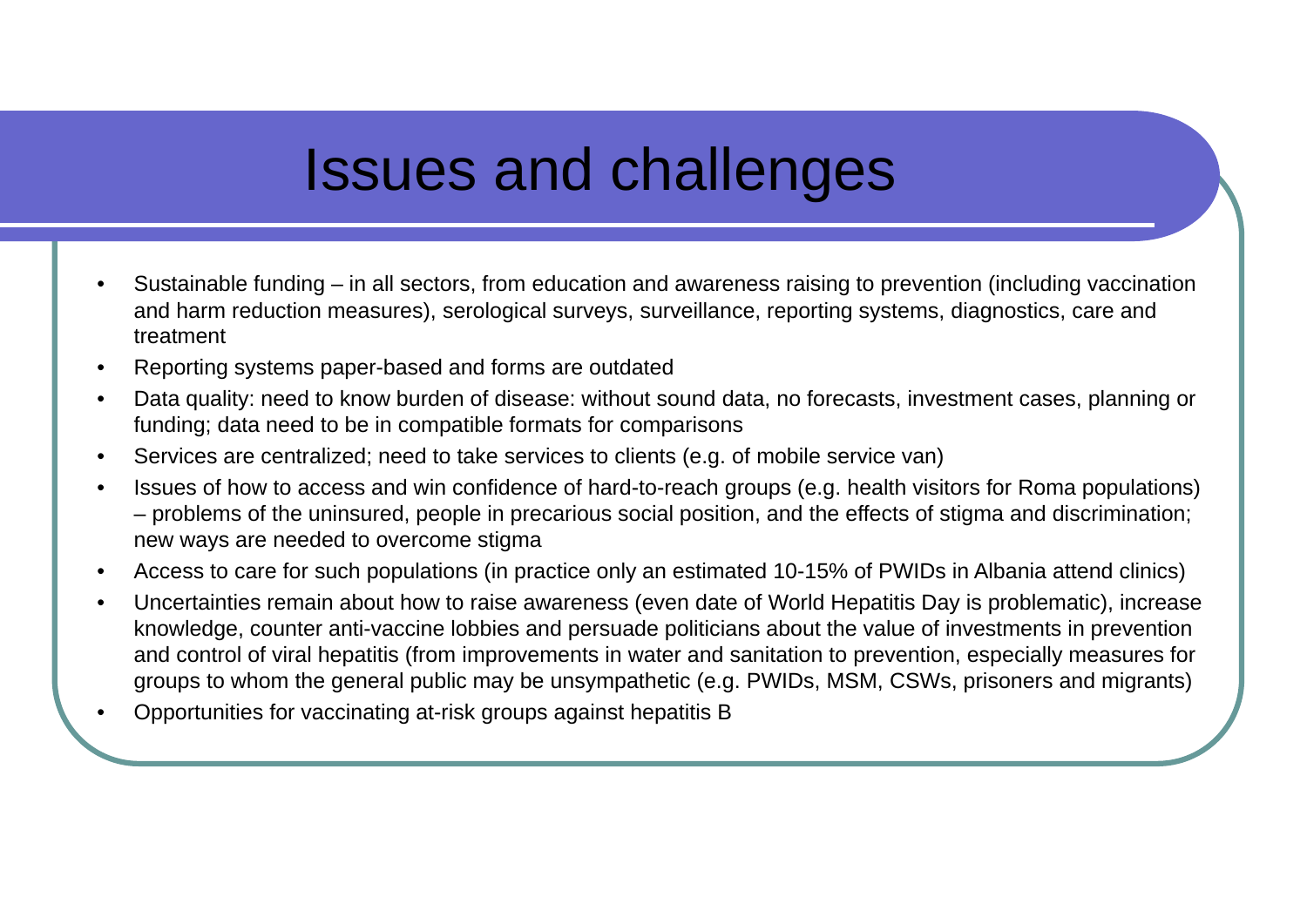### Issues and challenges (continued)

- •Inadequacy or lack of resources across all sectors – from prevention to treatment
- •Lack of capacity, in particular in terms of diagnostics and reference laboratories
- •Lack of staff, proper training - example of dialysis units
- •Collaboration between different units and disciplines, e.g. coordination of pre- and peri-natal care teams
- • Potential for regional collaboration – several examples of successful regional cooperation, especially in the health sector
- • Hepatitis B vaccination policies: catch-up campaigns for adolescents in Albania but not in neighboring countries
- •Cascade of care – there are organizational issues, including the private and public sectors
- •Linkage between screening /diagnostic services and referral to treatment centres is poor
- • Issues about lack of use of HBIg for children born to HBsAg-positive mothers and need to prioritize screening; relatively higher prevalence of fulminant hepatitis; complications due to D3 genotype and precore mutant
- •Monitoring of birth dose of hepatitis B vaccine and timing of vaccine administration
- •Value of sharing ideas, experience, promoting common activities for better management of patients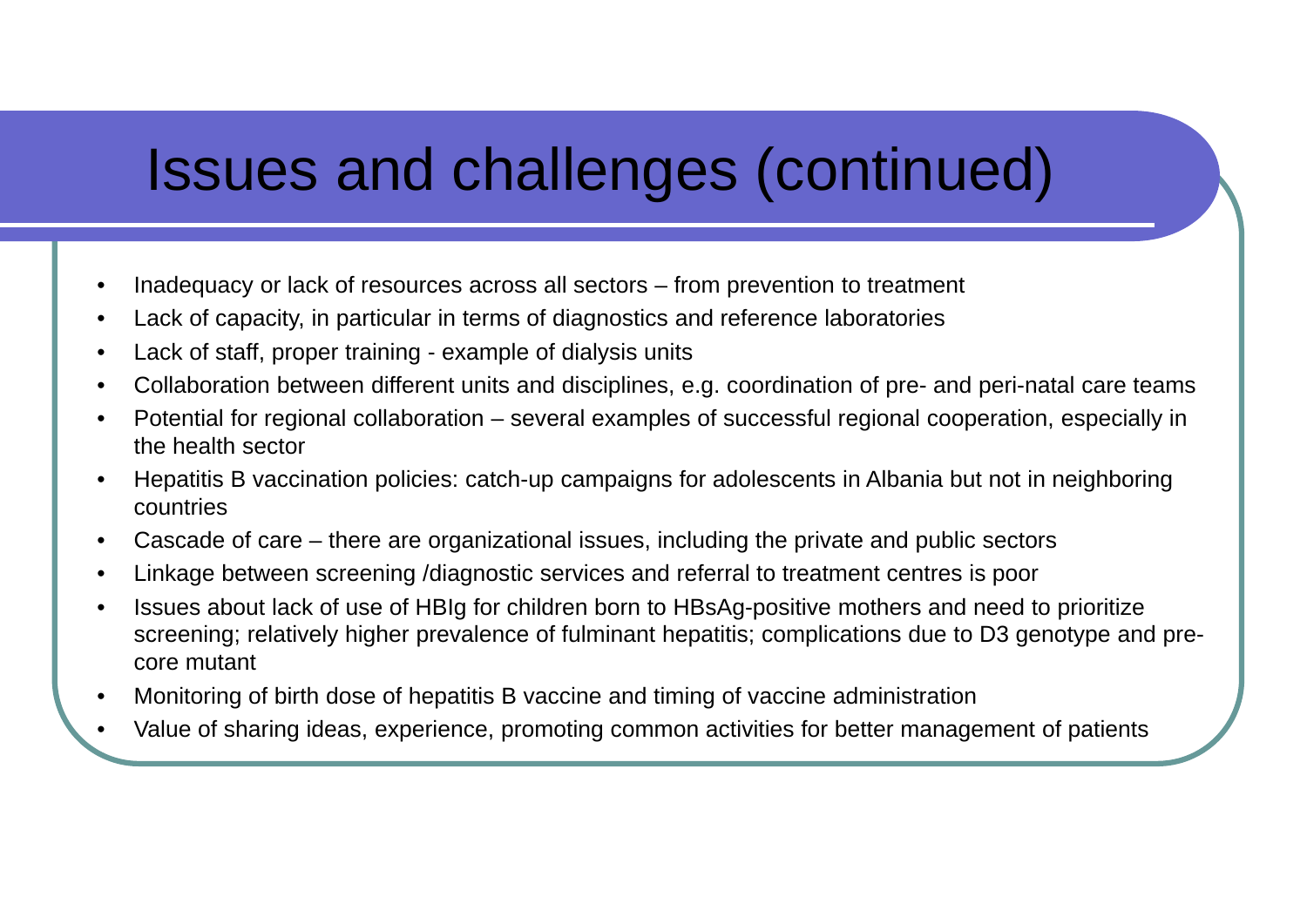### **Needs**

- • It is vital to improve data quality and comparability, including estimates of denominators for numbers in risk groups and numbers needing treatment and rates of seroprevalence, HCC and cirrhosis
- •National strategies and action plans need to be costed, finalized, approved and implemented
- •Estimates of cost-effectiveness and cost savings needed
- •Case definitions need to be agreed, aligned (ideally with WHO's), accepted and used
- • National surveys of seroprevalence (e.g. for hepatitis A antibodies in <15 year olds) and quality control of the immunization programmes (through seroprevalence or monitoring of disease); need for models to estimate impacts of different vaccination strategies
- • Both surveillance systems and public health laboratory systems need to be evaluated, strengthened and standardized, with sustainable funding provided; further digitalization of the reporting system needed; the Biological and Behavioural Surveillance Study should be continued with reintroduction of testing for HBV markers
- • Drinking water needs to be tested for viral pathogens (not just bacteria) such as hepatitis A virus, rotavirus and others, with a quality monitoring system.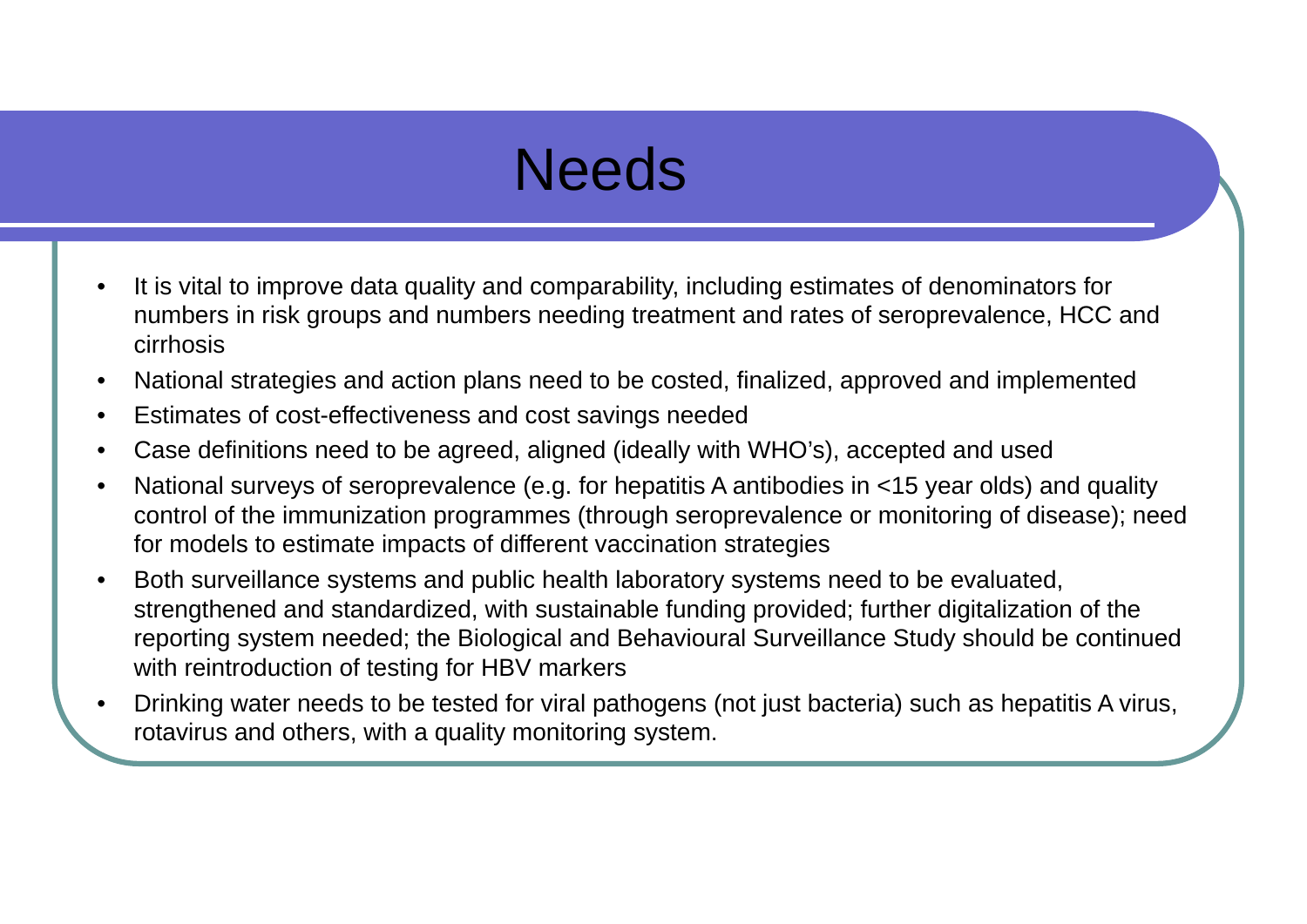## Needs (continued)

- • **Prevention:** greater action needed (e.g. to capitalize on the low rates of hepatitis C to prevent a worsening of the epidemic); better policies (e.g. fewer custodial sentences for drug offences and harm reduction measures, especially in prisons); infection control needs to be strengthened
- • **Treatment**: need for:
	- coordination between disciplines in drafting clinical treatment guidelines;
	- prevention of mother-to child transmission priority should be given to use of HBIg and neonatal hepatitis B vaccine; guidelines on deciding whom to treat, with indicators (e.g. liver disease stage and genotype);
	- new or updated guidelines on management and treatment; better access;
	- a comprehensive package for management and follow-up;
	- Improving adherence to treatment;
	- setting up of outpatient clinics;
	- Introduction of new DAAs and support for treatment and determine duration of treatment, with monitoring of virological response and be aware of resistance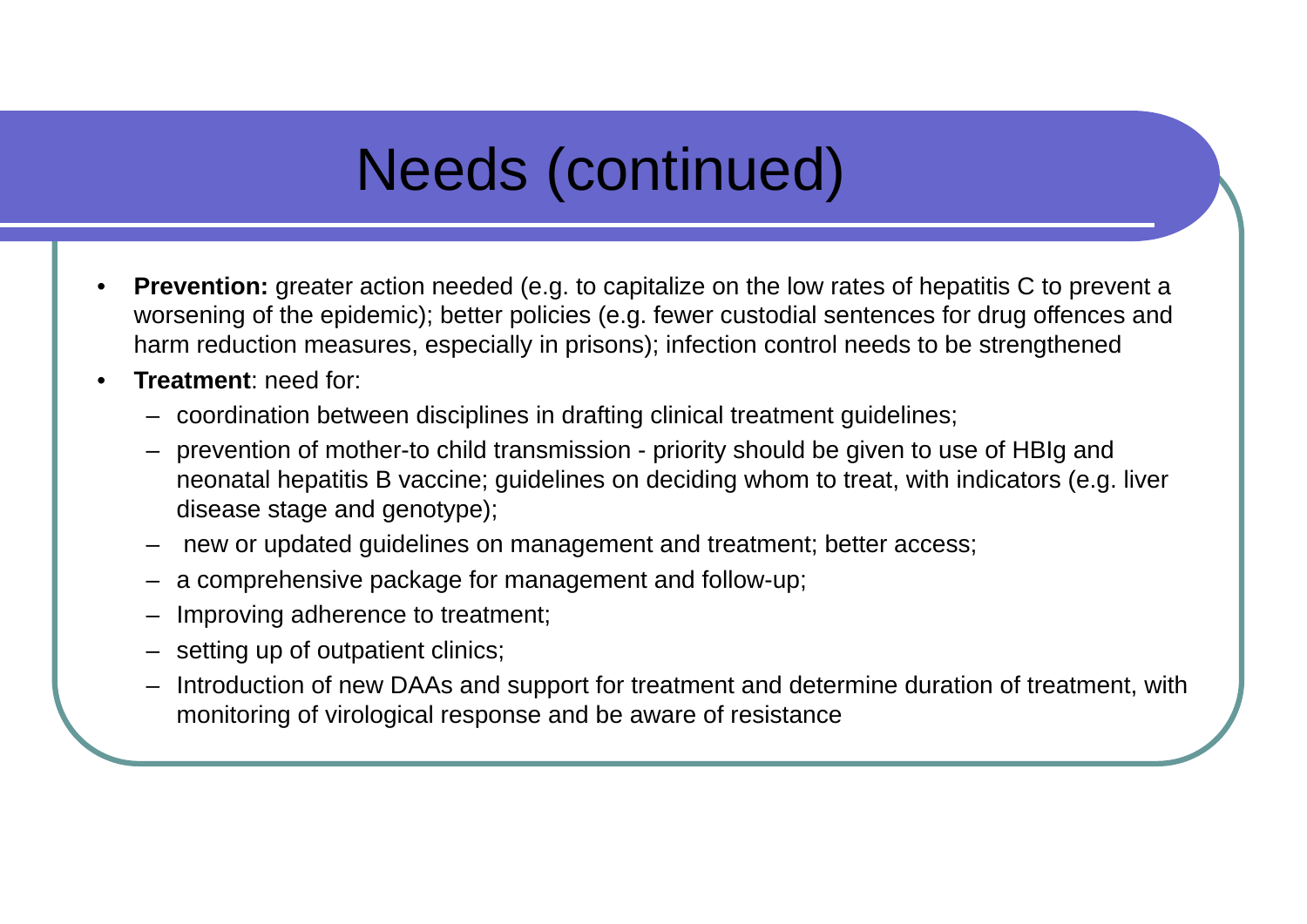## Needs (continued)

- • **Securing the blood supply**: reduce and eliminate remunerated blood donors; recruit more new donors; prioritize diagnosis (including for haemoglobinopathies) and genotyping (including look back studies for HCV RNA in stored samples); introduce standard operating procedures, better donor selection/exclusion practices and better quality control measures (from history taking to laboratory procedures)
- • Intersectoral and international **collaboration** (e.g. food and water sectors – for hepatitis A prevention and control), sharing of resources with neighbouring countries – e.g. reference laboratories, exchanging of experience; nationally create an independent oversight body
- • Exploration of **pooled purchasing** (pros and cons), taking into account experiences (good and bad) – discussions being held at ministerial and WHO European Regional Office levels – and with national consensus;
- •Need to capitalize on opportunities for international cooperation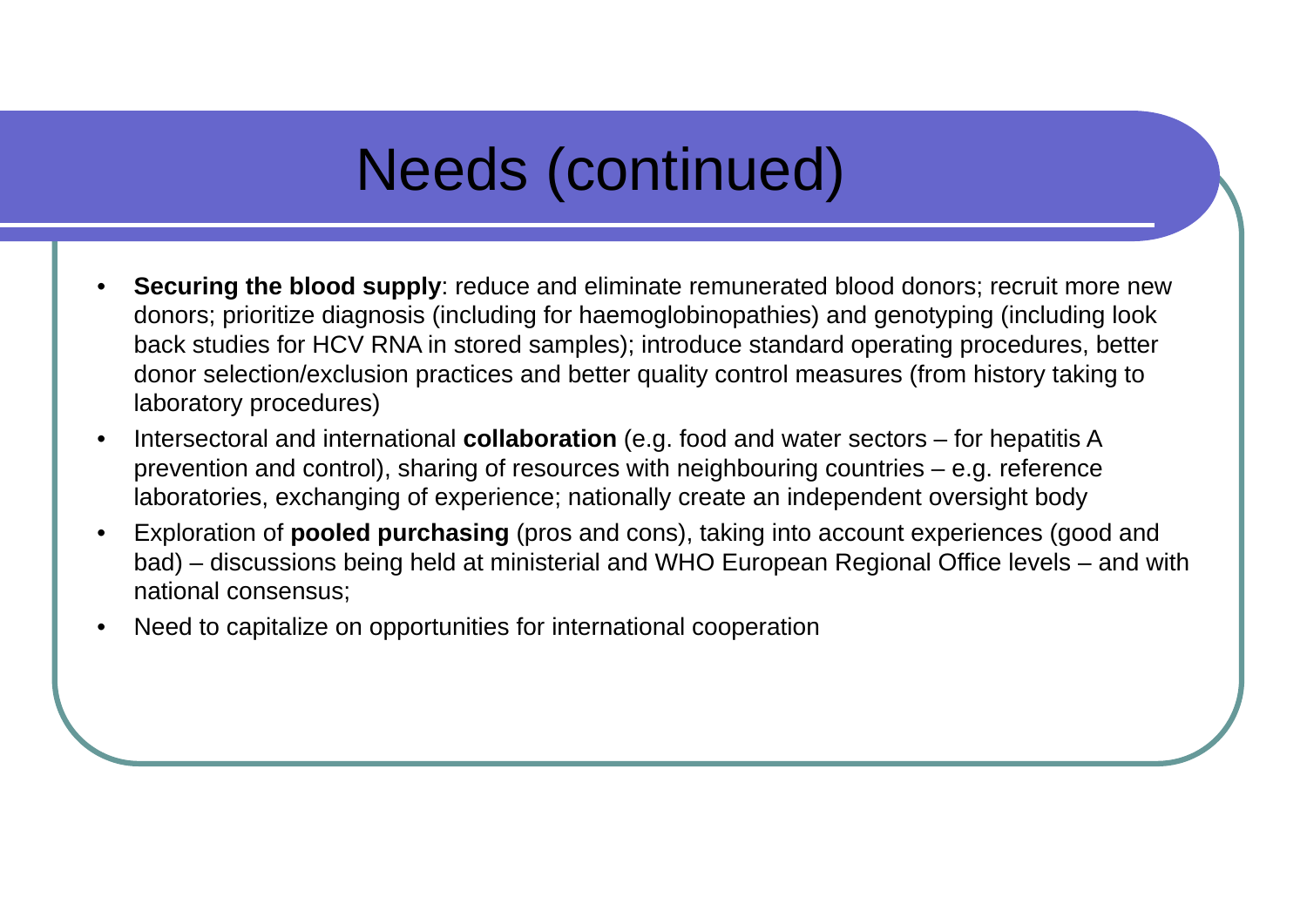### Progress towards milestones and targets

- Immunization coverage is well advanced, with targets achieved
- $\bullet$  Discussion about reaching 2018 milestones for prevention of mother-to-child transmission
- Blood safety: milestones implemented (Albania, Serbia and Macedonia) and progress made towards 2020 targets (no new paid donors since 2008 in Albania, and NAT testing in Macedonia but not yet or fully in other countries)
- Diagnosis: 2018 milestone too ambitious for Albania, and serious doubts about 2020 target
- Enhancing care and treatment: also serious doubts about feasibility of achieving 2020 targets - cost of DAAs a major constraint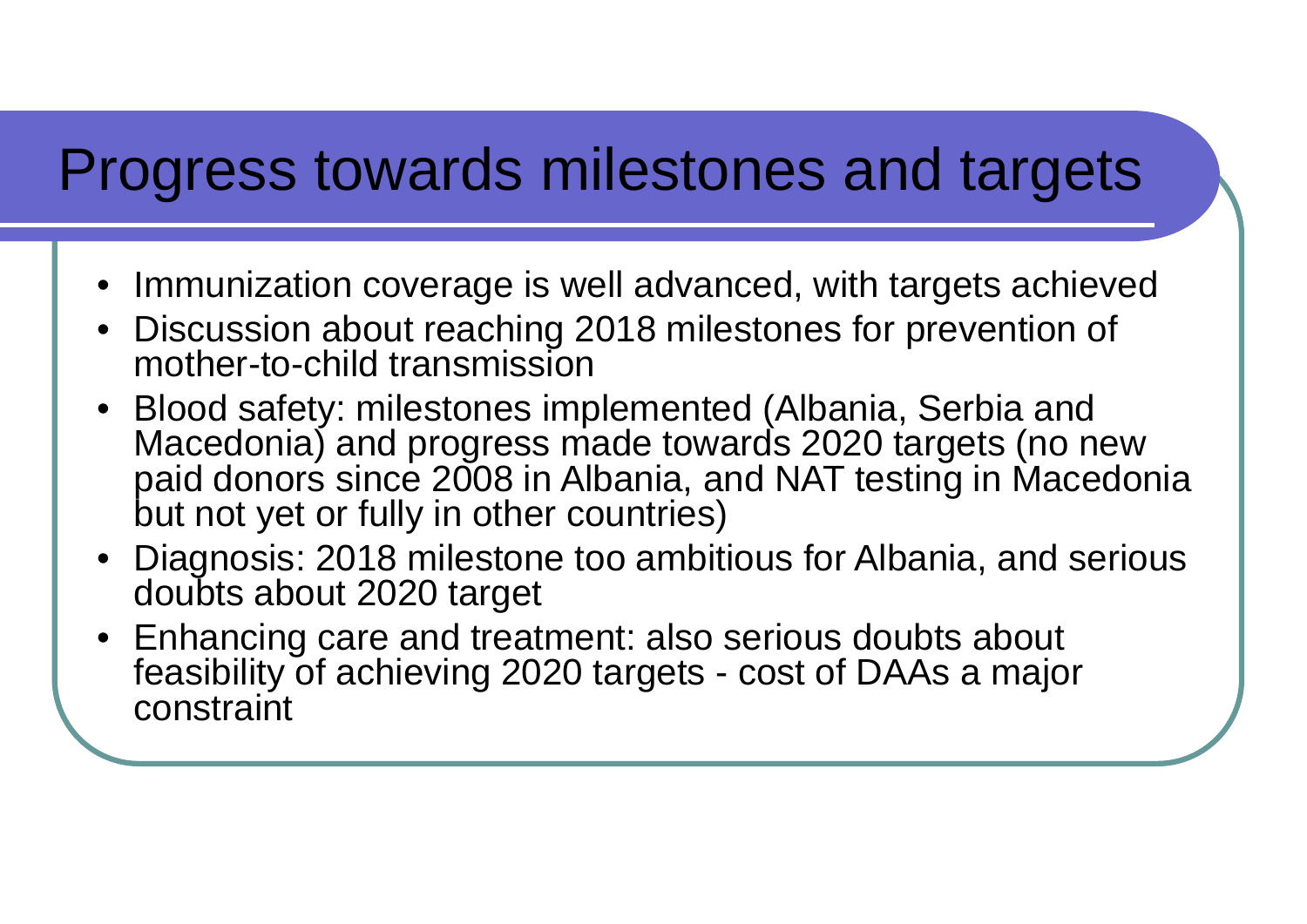### Solutions: surveillance and data

- Albania will keep both its surveillance systems, and modernize and upgrade them
- • Digitalization of reporting system (for all communicable diseases) is planned and Government and donor funding secured; implementation within three years
- • Training materials for surveillance will be modified in terms of case definitions and extended to all communicable diseases by April 2017
- $\bullet$  Albania has decided to align viral hepatitis case definitions with EU definitions and finalized by end-2016
- • Laboratory capacity: strengthening will need a plan and assistance in its development:
- •Water quality monitoring will continue to be improved (within three years)
- • Registries exist: liver cancer (within the Institute of Public Health) – links with viral hepatitis being developed; linkage and location of chronic hepatitis B and C registry under discussion (but that action is a priority)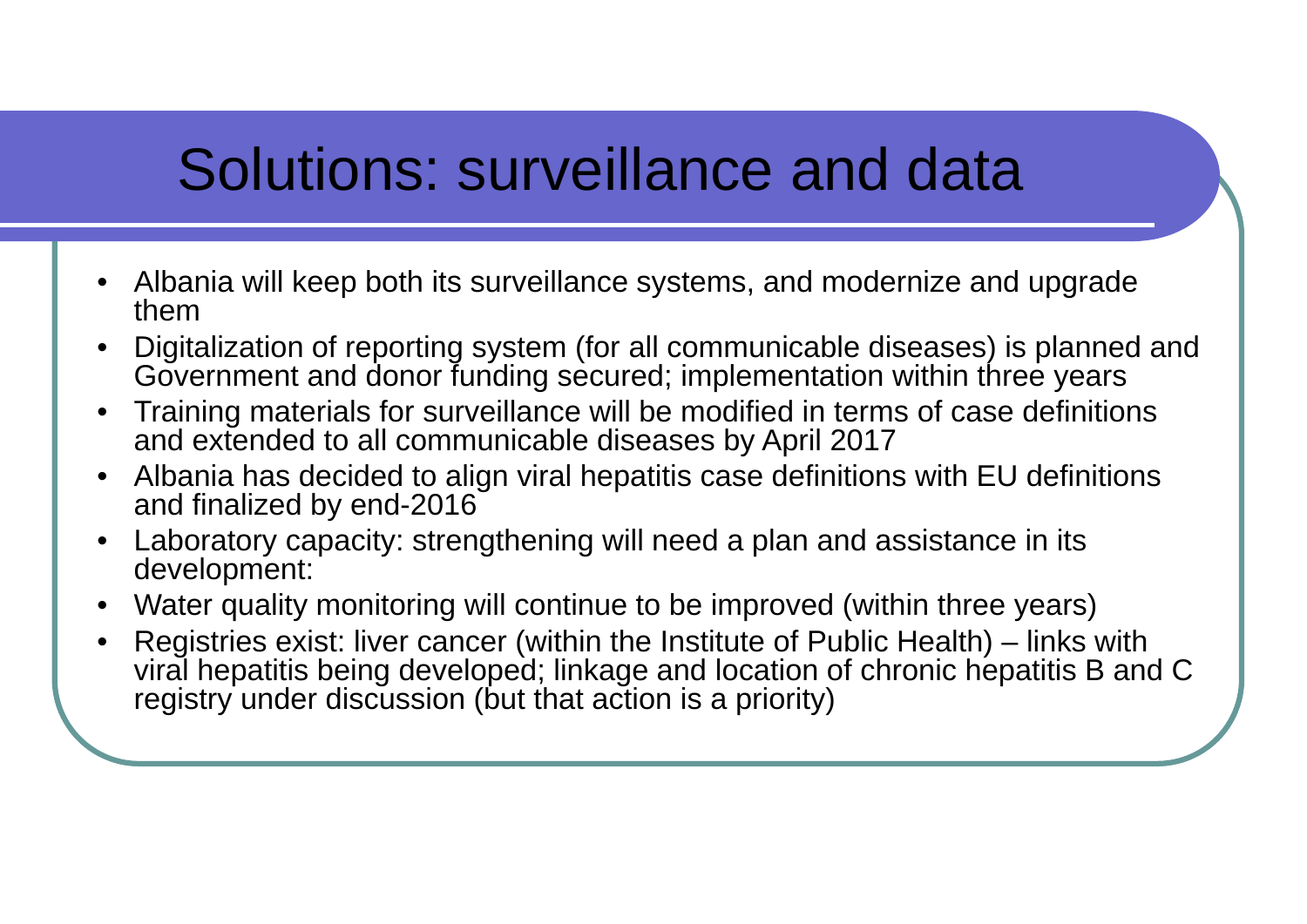## **Solutions**

- Anti-HAV Ig serosurvey likely for 2017 but no funding for general population serosurveys for hepatitis A, B and C
- • Need to monitor immunization programme through seroprevalence studies in under-15 year old population
- •Prevention of perinatal hepatitis B
- • Consensus was reached on the need for a step-wise approach to prevent perinatal transmission
- • High coverage of neonatal dose and optimal timing of vaccination
	- –offer HBsAg screening to pregnant women
	- if affordable, offer HBIg to exposed newborns
	- if funding available, treatment of pregnant women should be considered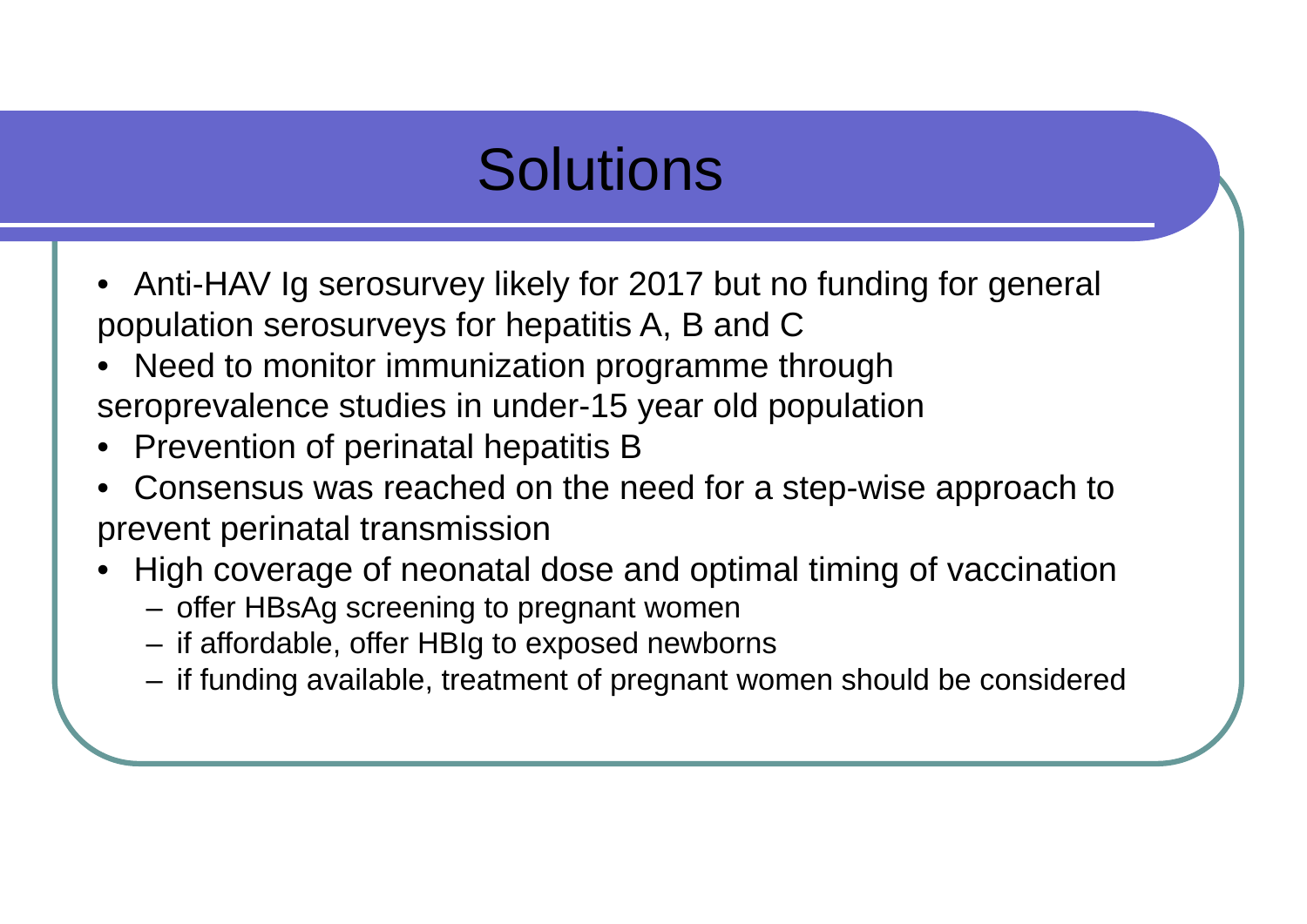# Solutions (continued)

- • **Infection control**: policy, standard operating procedures and putting IC units in place in hospitals will continue to be worked on
- • Guidelines on infection control exist (and cover all settings including primary care) and must be implemented throughout the country, and the health ministry is developing a plan on infection control to strengthen that implementation
- • Consideration of use of vaccination card as a prerequisite for HCWs to work; consider vaccination against hepatitis B of (para)medical staff and medical students
- $\bullet$  **Global and national prevention strategies** exist for HIV and STIs and include prevention for PWIDs and other people at risk of viral hepatitis; prevention of sexual transmission needs to be included in national plans, and policy for follow-up of contacts of index cases for prevention and treatment also should be included in the national plan
- • Continue to involve and support **NGOs** in reaching at-risk groups for prevention work; harm reduction activities supported for next three years by Global Fund with clear milestones for evaluation and commitment from health ministry to take over funding
- • **Blood safety**: steps being take to meet milestones and targets, including NAT testing (from January 2017) and phasing out of remunerated blood donors
- • **Diagnosis**: costing and modelling exercises will help health ministry to set priorities; WHO offering tools for all costing exercises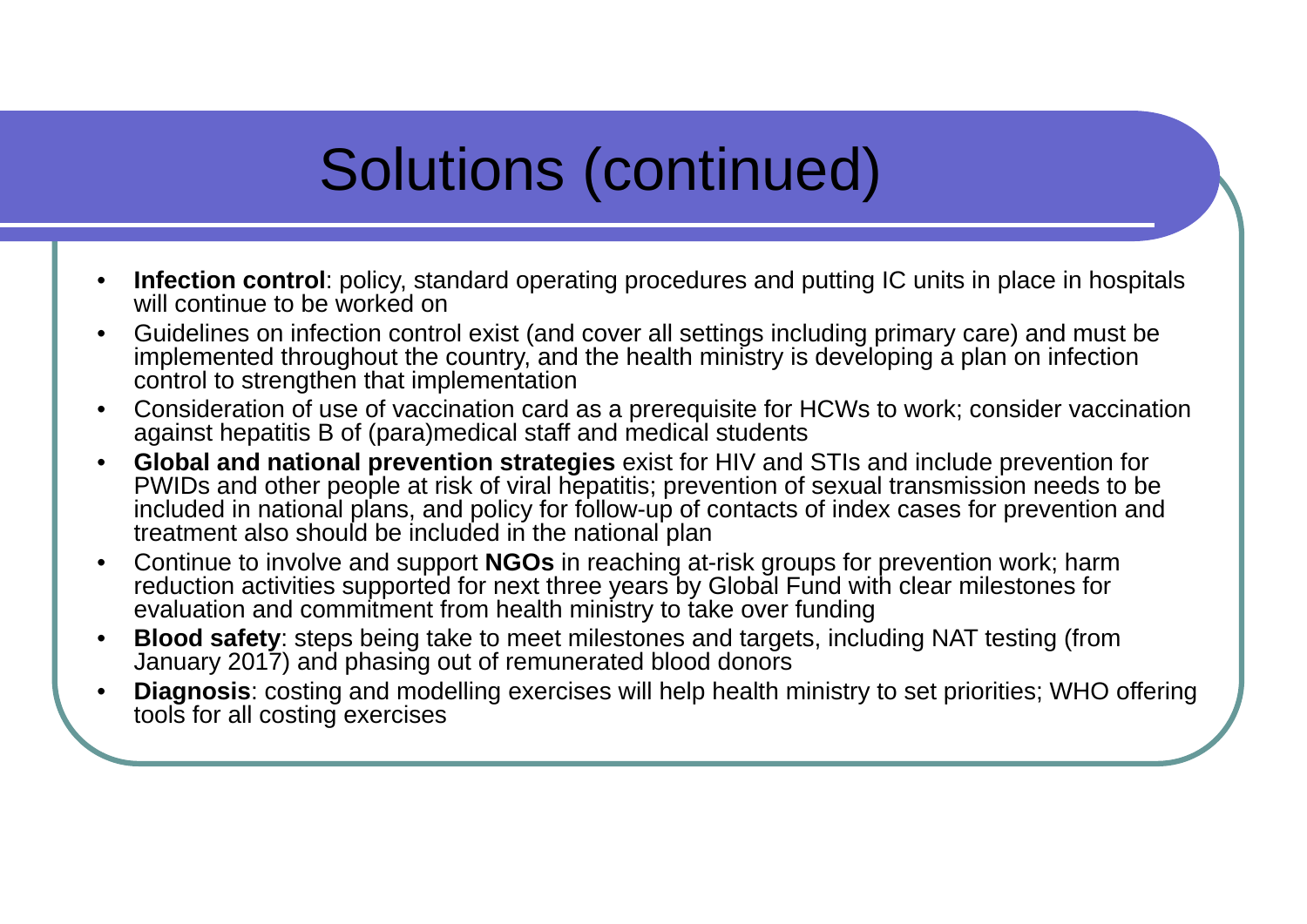# Solutions (continued)

• Albania has created a multidisciplinary platform chaired by the health ministry with a focal point within the Institute of Public Health; WHO has issued useful manual for the development and assessment of national hepatitis plans



• International guidelines for treatment need to be adapted to national circumstances and applied in a standardized way